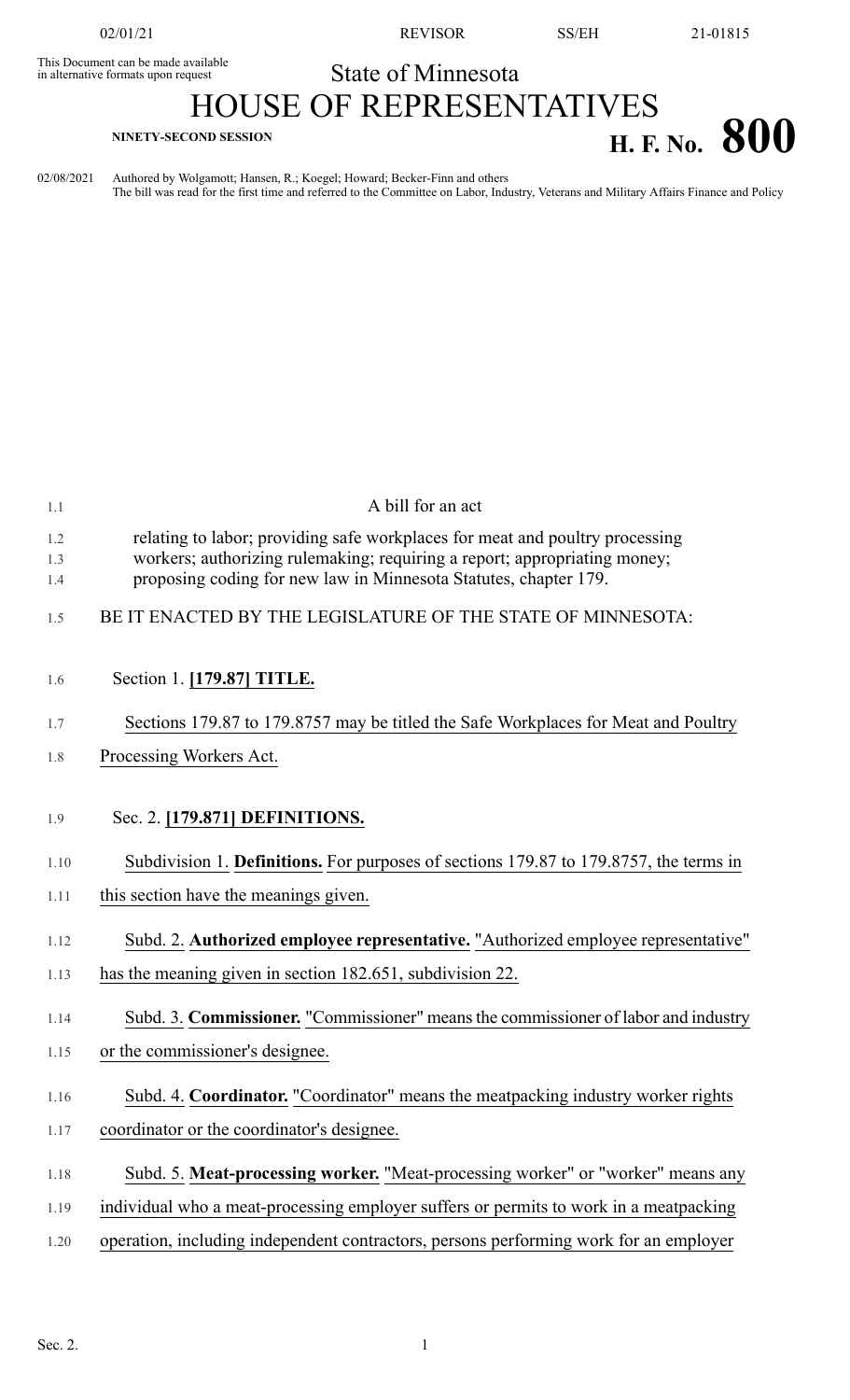2.1 through a temporary service or staffing agency, and those persons employed by a 2.2 meat-processing employer but not directly in contact with raw meatpacking products. 2.3 Subd. 6. **Meatpacking operation.** "Meatpacking operation" or "meat-processing 2.4 employer" means a business in which slaughtering, butchering, meat canning, meatpacking, 2.5 meat manufacturing, poultry canning, poultry packing, poultry manufacturing, pet food 2.6 manufacturing, egg production, processing of meatpacking products, or rendering occurs. 2.7 Meatpacking operation or meat-processing employer does not mean a grocery store, deli, 2.8 restaurant, or other business preparing meat or poultry products for immediate consumption. 2.9 Subd. 7. **Meatpacking products.** "Meatpacking products" means meat food products 2.10 and poultry food products as defined in section 31A.02, subdivision 10. 2.11 Subd. 8. **Public health emergency.** "Public health emergency" means a peacetime 2.12 emergency declared by the governor under section 12.31, a federal public health emergency 2.13 declared by the secretary of the Department of Health and Human Services, or a national 2.14 emergency declared by the president due to infectious disease or another significant threat 2.15 to public health. 2.16 Sec. 3. **[179.8715] WORKER RIGHTS COORDINATOR.** 2.17 (a) The commissioner must appoint a meatpacking industry worker rights coordinator 2.18 in the Department of Labor and Industry and provide the coordinator with necessary office 2.19 space, furniture, equipment, supplies, and assistance. 2.20 (b) The coordinator must enforce sections 179.87 to 179.8757, including inspecting, 2.21 reviewing, and recommending improvements to the practices and procedures of meatpacking 2.22 operations in Minnesota. A meat-processing employer must grant the coordinator full access 2.23 to all meatpacking operations in this state at any time that meatpacking products are being 2.24 processed or meat-processing workers are on the job. 2.25 (c) No later than December 1 each year, the coordinator must submit a report to the 2.26 governor and the chairs and ranking minority members of the legislative committees with 2.27 jurisdiction over labor. The report must include recommendations to promote better treatment 2.28 of meat-processing workers. The coordinator shall also post the report on the Department 2.29 of Labor and Industry's website. 2.30 Sec. 4. **[179.872] REFUSAL TO WORK UNDER DANGEROUS CONDITIONS.** 2.31 (a) A meat-processing worker has a right to refuse to work under conditions that the 2.32 worker reasonably believes would expose the worker, other workers, or the public to an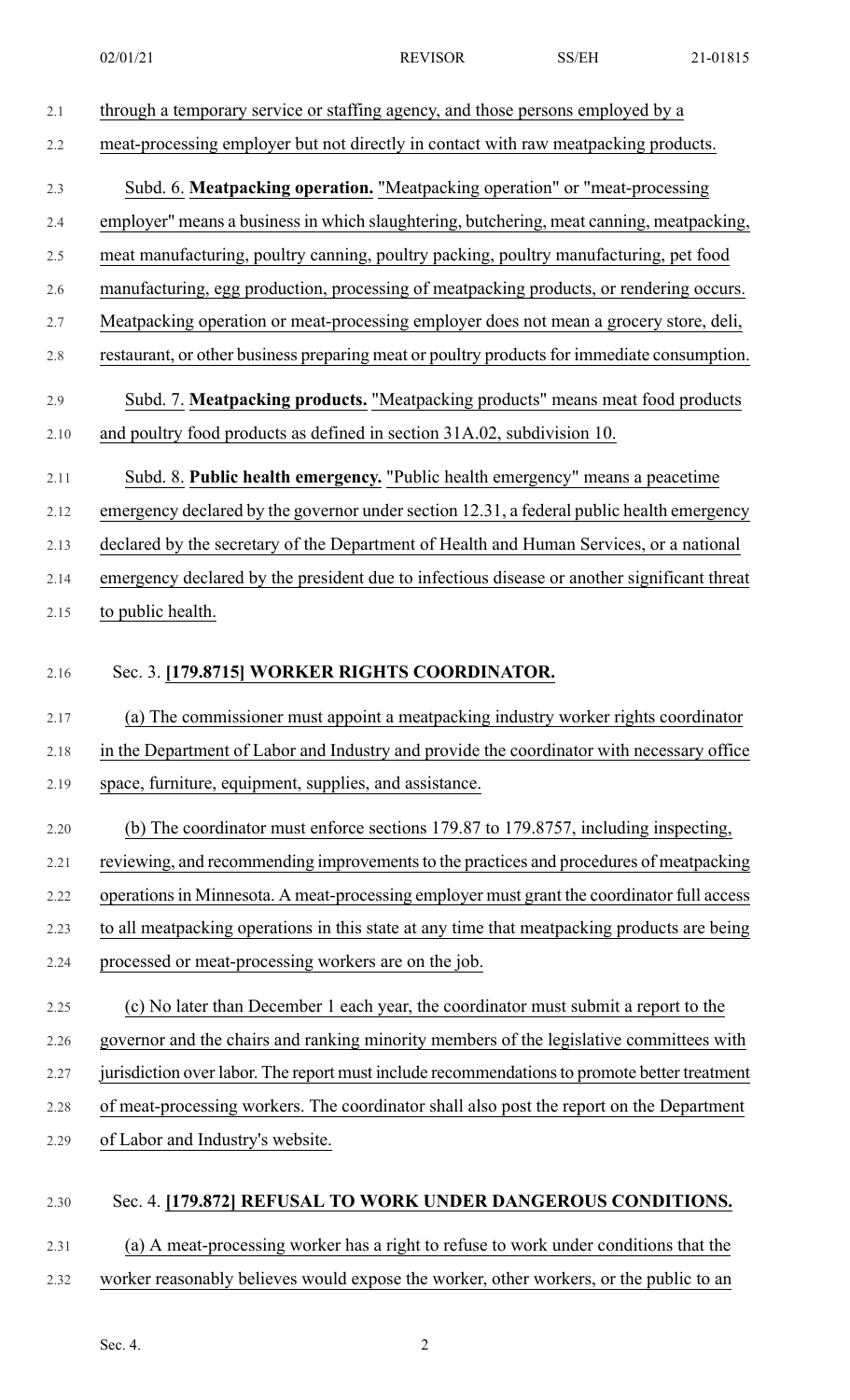02/01/21 REVISOR SS/EH 21-01815

| 3.1  | unreasonable risk of illness or injury, or exposure to illness or injury, including the infectious |
|------|----------------------------------------------------------------------------------------------------|
| 3.2  | disease known as COVID-19.                                                                         |
| 3.3  | (b) A meat-processing employer must not discriminate or take adverse action against                |
| 3.4  | any worker for a good faith refusal to work if the worker has requested that the employer          |
| 3.5  | correct a hazardous condition and that condition remains uncorrected.                              |
| 3.6  | (c) A meat-processing worker who has refused in good faith to work under paragraph                 |
| 3.7  | (a) or (b) and who has not been reassigned to other work by the meat-processing employer           |
| 3.8  | must, in addition to retaining a right to continued employment, continue to be paid by the         |
| 3.9  | employer for the hours that would have been worked until such time as the meat-processing          |
| 3.10 | employer can demonstrate that the condition has been remedied.                                     |
|      |                                                                                                    |
| 3.11 | Sec. 5. [179.874] UNEMPLOYMENT INSURANCE; DANGEROUS MEAT                                           |
| 3.12 | PACKING CONDITIONS.                                                                                |
| 3.13 | (a) Notwithstanding any law to the contrary, the provisions of this section govern                 |
| 3.14 | unemployment insurance claims for meat-processing workers.                                         |
| 3.15 | (b) An individual who left employment because a meat-processing employer failed to                 |
| 3.16 | cure a working condition that made the work environment unsuitable for health or safety            |
| 3.17 | reasons has good cause for leaving employment.                                                     |
| 3.18 | (c) During a public health emergency, an individual must not be required to prove that             |
| 3.19 | a working condition that made the environment unsuitable for health or safety reasons was          |
| 3.20 | unique to the worker or that the risk was not customary to the worker's occupation.                |
| 3.21 | (d) An individual must be deemed to have exhausted reasonable alternatives to leaving              |
| 3.22 | if the individual, authorized employee representative, or another employee notified the            |
| 3.23 | meat-processing employer of the unsafe or unhealthy working condition and the employer             |
| 3.24 | did not cure it or if the employer knew or should have had reason to know that the condition       |
| 3.25 | made the work environment unsuitable and did not cure it.                                          |
| 3.26 | (e) During a public health emergency, an individual has good cause to leave employment             |
| 3.27 | if the individual leaves to care for a seriously ill or quarantined family or household member.    |
| 3.28 | (f) An individual has good cause to refuse an offer of employment or reemployment if               |
| 3.29 | the meat-processing employer has not cured a working condition that makes the work                 |
| 3.30 | environment unsuitable for health or safety reasons, including any condition that required         |
| 3.31 | the workplace to close or reduce operations pursuant to a state or federal executive order         |
| 3.32 | issued during a public health emergency.                                                           |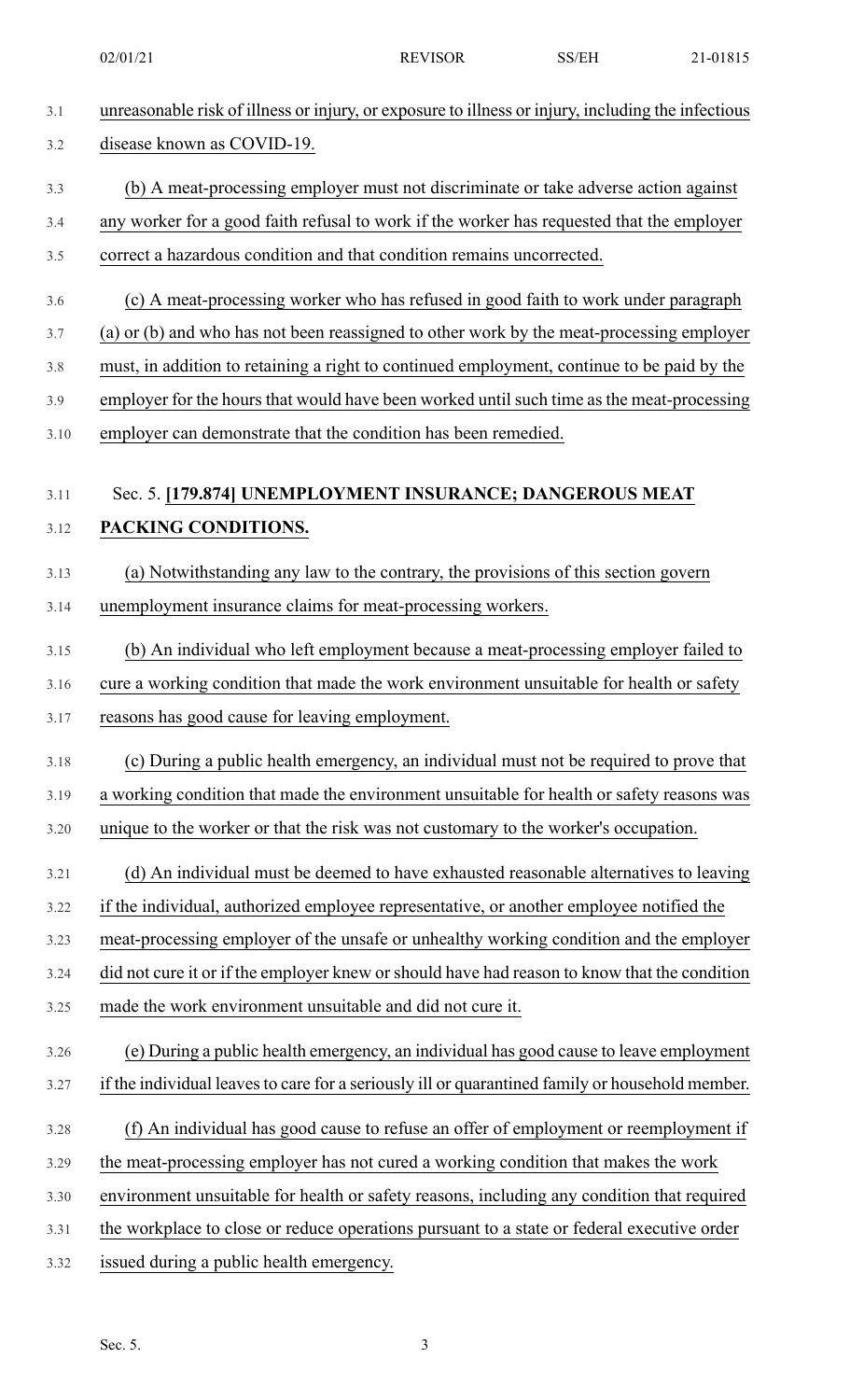- 4.1 (g) An individual has good cause to refuse an offer of employment or reemployment 4.2 from a meat-processing employer if the conditions of work would require the individual to 4.3 violate government public health guidance or to assume an unreasonable health risk. 4.4 (h) An individual has good cause to refuse an offer of employment or reemployment 4.5 from a meat-processing employer if the individual is required to care for a child whose 4.6 school is closed due to a public health emergency or if the individual is required to otherwise 4.7 care for a family or household member during a public health emergency. 4.8 Sec. 6. **[179.875] ENFORCEMENT AND COMPLIANCE.** 4.9 Subdivision 1. **Administrative enforcement.** The coordinator, either on the coordinator's 4.10 initiative or in response to a complaint, may inspect a meatpacking operation and subpoena 4.11 records and witnesses. If a meat-processing employer does not comply with the coordinator's 4.12 inspection, the coordinator may seek relief as provided in this section. 4.13 Subd. 2. **Private civil action.** If a meat-processing employer does not comply with a 4.14 provision in sections 179.87 to 179.8757, an aggrieved worker, authorized employee 4.15 representative, or other person may bring a civil action in a court of competent jurisdiction 4.16 within three years of an alleged violation and, upon prevailing, must be awarded the relief 4.17 provided in this section. Pursuing administrative relief is not a prerequisite for bringing a 4.18 civil action. 4.19 Subd. 3. **Other government enforcement.** The attorney general or a city or county 4.20 attorney may also enforce sections 179.87 to 179.8757. Such law enforcement agencies 4.21 may inspect meatpacking operations and subpoena records and witnesses and, where such 4.22 agencies determine that a violation has occurred, may bring a civil action as provided in 4.23 this section. 4.24 Subd. 4. **Relief.** (a) In a civil action or administrative proceeding brought to enforce 4.25 sections 179.87 to 179.8757, the court or coordinator must order relief as provided in this 4.26 subdivision. 4.27 (b) For any violation of sections 179.87 to 179.8757: 4.28 (1) an injunction to order compliance and restrain continued violations, including through 4.29 a stop work order or business closure; 4.30 (2) payment to a prevailing worker by a meat-processing employer of reasonable costs,
- 4.31 disbursements, and attorney fees; and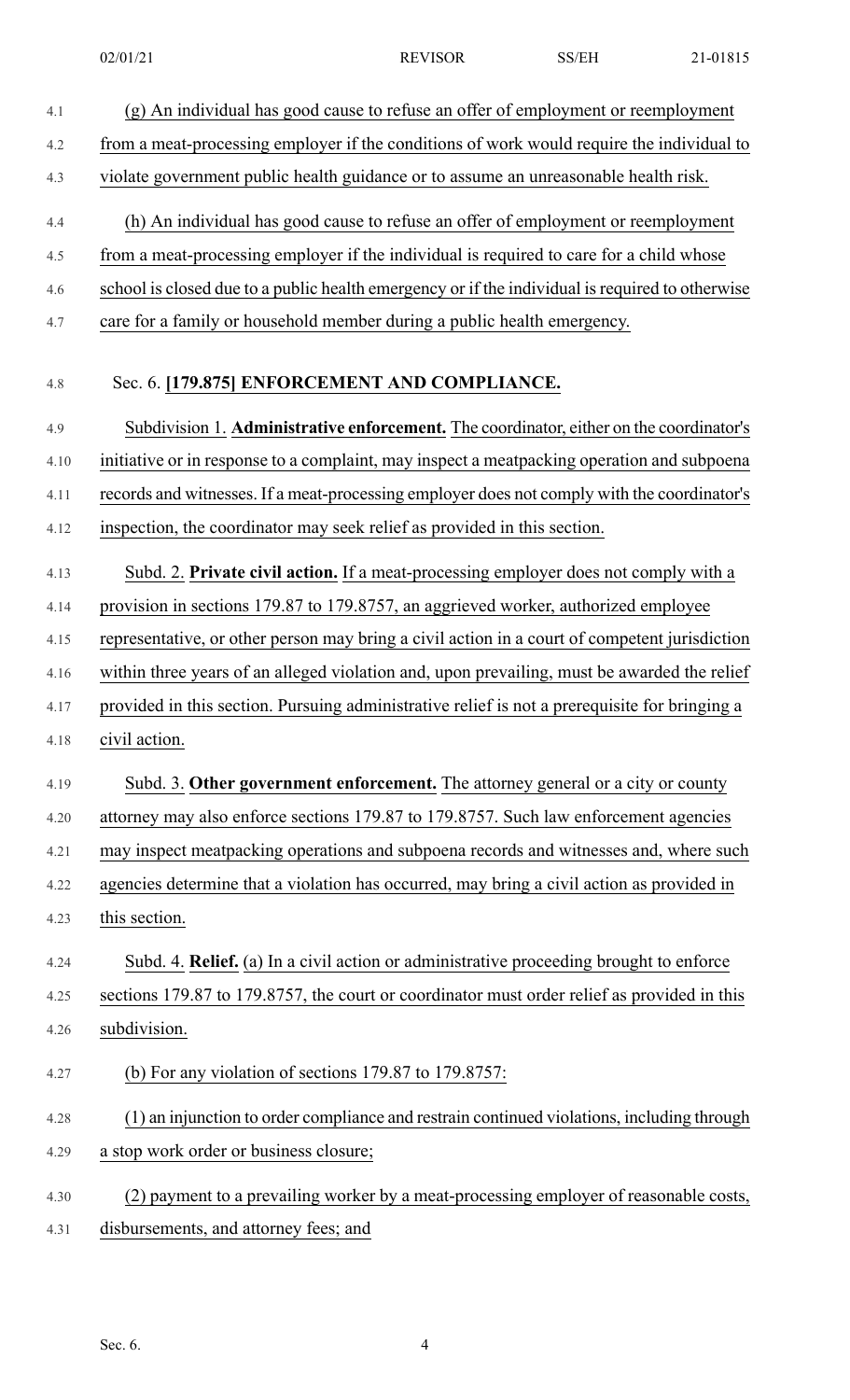| 5.1  | (3) a civil penalty payable to the state of not less than \$100 per day per worker affected      |
|------|--------------------------------------------------------------------------------------------------|
| 5.2  | by the meat-processing employer's noncompliance with sections 179.87 to 179.8757.                |
| 5.3  | (c) For any violation of section 179.872:                                                        |
| 5.4  | (1) reinstatement of the worker to the same position held before any adverse personnel           |
| 5.5  | action or to an equivalent position, reinstatement of full fringe benefits and seniority rights, |
| 5.6  | and compensation for unpaid wages, benefits and other remuneration, or front pay in lieu         |
| 5.7  | of reinstatement; and                                                                            |
| 5.8  | (2) compensatory damages payable to the aggrieved worker equal to the greater of \$5,000         |
| 5.9  | or twice the actual damages, including unpaid wages, benefits and other remuneration, and        |
| 5.10 | punitive damages.                                                                                |
| 5.11 | Subd. 5. Whistleblower enforcement; penalty distribution. (a) The relief provided in             |
| 5.12 | this section may be recovered through a private civil action brought on behalf of the            |
| 5.13 | commissioner in a court of competent jurisdiction by another individual, including an            |
| 5.14 | authorized employee representative, pursuant to this subdivision.                                |
| 5.15 | (b) The individual must give written notice to the coordinator of the specific provision         |
| 5.16 | or provisions of sections 179.87 to 179.8757 alleged to have been violated. The individual       |
| 5.17 | or representative organization may commence a civil action under this subdivision if no          |
| 5.18 | enforcement action is taken by the coordinator within 30 days.                                   |
| 5.19 | (c) Civil penalties recovered pursuant to this subdivision must be distributed as follows:       |
| 5.20 | (1) 70 percent to the commissioner for enforcement of sections 179.87 to 179.8757; and           |
| 5.21 | (2) 30 percent to the individual or authorized employee representative.                          |
| 5.22 | (d) The right to bring an action under this subdivision shall not be impaired by private         |
| 5.23 | contract. A public enforcement action must be tried promptly, without regard to concurrent       |
| 5.24 | adjudication of a private claim for the same alleged violation.                                  |
| 5.25 | Sec. 7. [179.8755] RETALIATION AGAINST EMPLOYEES AND                                             |
| 5.26 | WHISTLEBLOWERS PROHIBITED.                                                                       |
| 5.27 | (a) No meat-processing employer or other person may discriminate or take adverse                 |
|      |                                                                                                  |

5.28 action against any worker or other person who raises a concern about meatpacking operation

5.29 health and safety practices or hazards to the employer, the employer's agent, other workers,

- 5.30 a government agency, or to the public, including through print, online, social, or any other
- 5.31 media.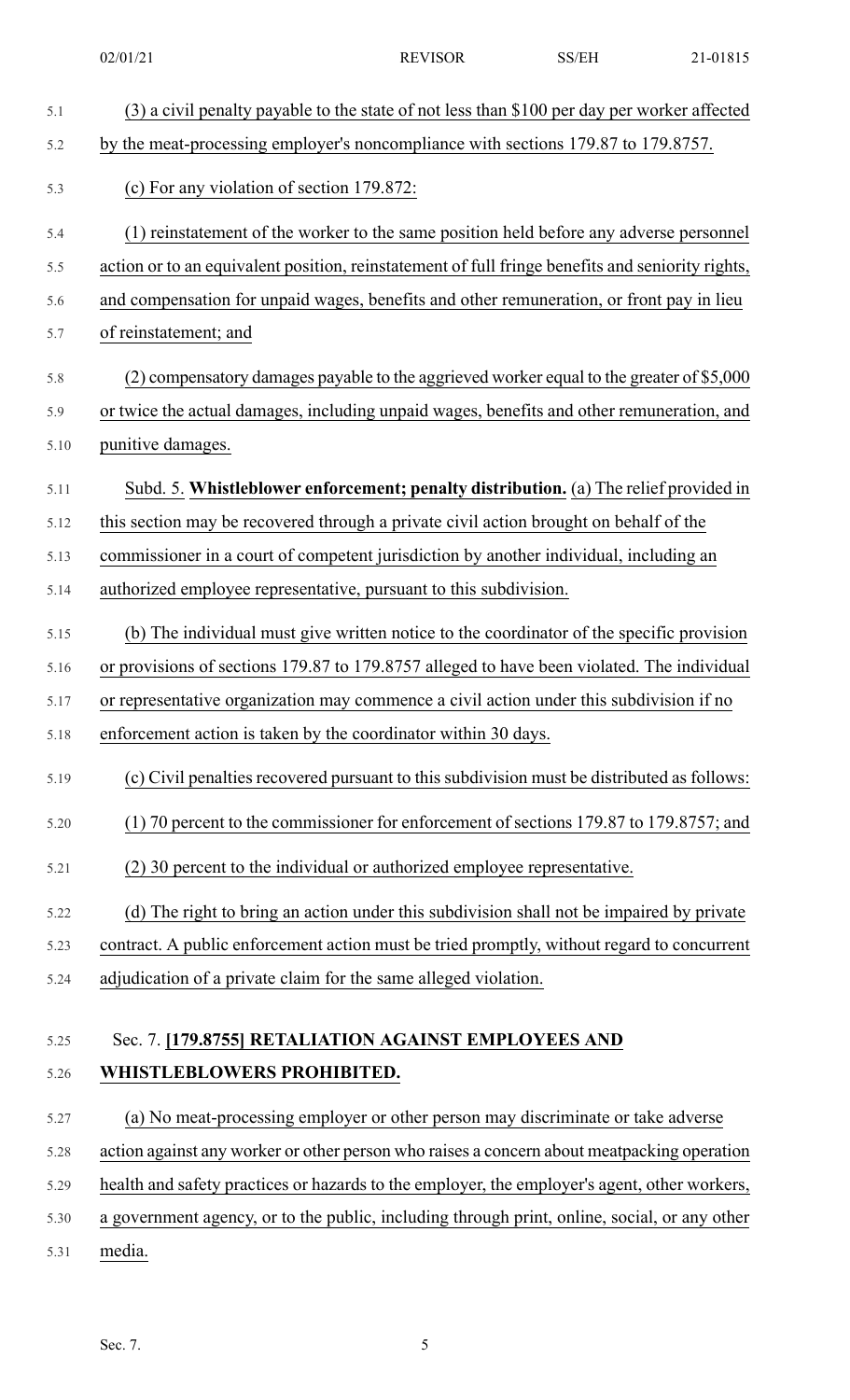| 6.1  | (b) If an employer or other person takes adverse action against a worker or other person        |
|------|-------------------------------------------------------------------------------------------------|
| 6.2  | within 90 days of the worker's or person's engagement or attempt to engage in activities        |
| 6.3  | protected by sections 179.87 to 179.8757, such conduct raises a presumption that the action     |
| 6.4  | is retaliatory. The presumption may be rebutted by clear and convincing evidence that the       |
| 6.5  | action was taken for other permissible reasons.                                                 |
| 6.6  | (c) No meat-processing employer or other person may attempt to require any worker to            |
| 6.7  | sign a contract or other agreement that would limit or prevent the worker from disclosing       |
| 6.8  | information about workplace health and safety practices or hazards, or to otherwise abide       |
| 6.9  | by a workplace policy that would limit or prevent such disclosures. Any such agreements         |
| 6.10 | or policies are hereby void and unenforceable as contrary to the public policy of this state.   |
| 6.11 | An employer's attempt to impose such a contract, agreement, or policy shall constitute an       |
| 6.12 | adverse action enforceable under sections 179.87 to 179.8757.                                   |
| 6.13 | (d) Reporting or threatening to report a meat-processing worker's suspected citizenship         |
| 6.14 | or immigration status, or the suspected citizenship or immigration status of a family member    |
| 6.15 | of the worker, to a federal, state, or local agency because the worker exercises a right under  |
| 6.16 | sections 179.87 to 179.8757 constitutes an adverse action for purposes of establishing a        |
| 6.17 | violation of that worker's rights. For purposes of this paragraph, "family member" means a      |
| 6.18 | spouse, parent, sibling, child, uncle, aunt, niece, nephew, cousin, grandparent, or grandchild  |
| 6.19 | related by blood, adoption, marriage, or domestic partnership.                                  |
| 6.20 | (e) Any worker who brings a complaint under sections 179.87 to 179.8757 and suffers             |
| 6.21 | retaliation is entitled to treble damages in addition to lost pay and recovery of attorney fees |
| 6.22 | and costs.                                                                                      |
| 6.23 | (f) Any company who is found to have retaliated against a food processing worker must           |
| 6.24 | pay a fine of up to \$ to the commissioner.                                                     |
|      |                                                                                                 |
| 6.25 | Sec. 8. [179.8756] MEATPACKING WORKER CHRONIC INJURIES AND                                      |
| 6.26 | WORKPLACE SAFETY.                                                                               |
| 6.27 | Subdivision 1. Safe worker program required; facility committee. (a) Meat-processing            |
| 6.28 | employers must adopt a safe worker program as part of the employer's work accident and          |
| 6.29 | injury reduction program to minimize and prevent musculoskeletal disorders. For purposes        |
| 6.30 | of this section, "musculoskeletal disorders" includes carpal tunnel syndrome, tendinitis,       |
| 6.31 | rotator cuff injuries, trigger finger, epicondylitis, muscle strains, and lower back injuries.  |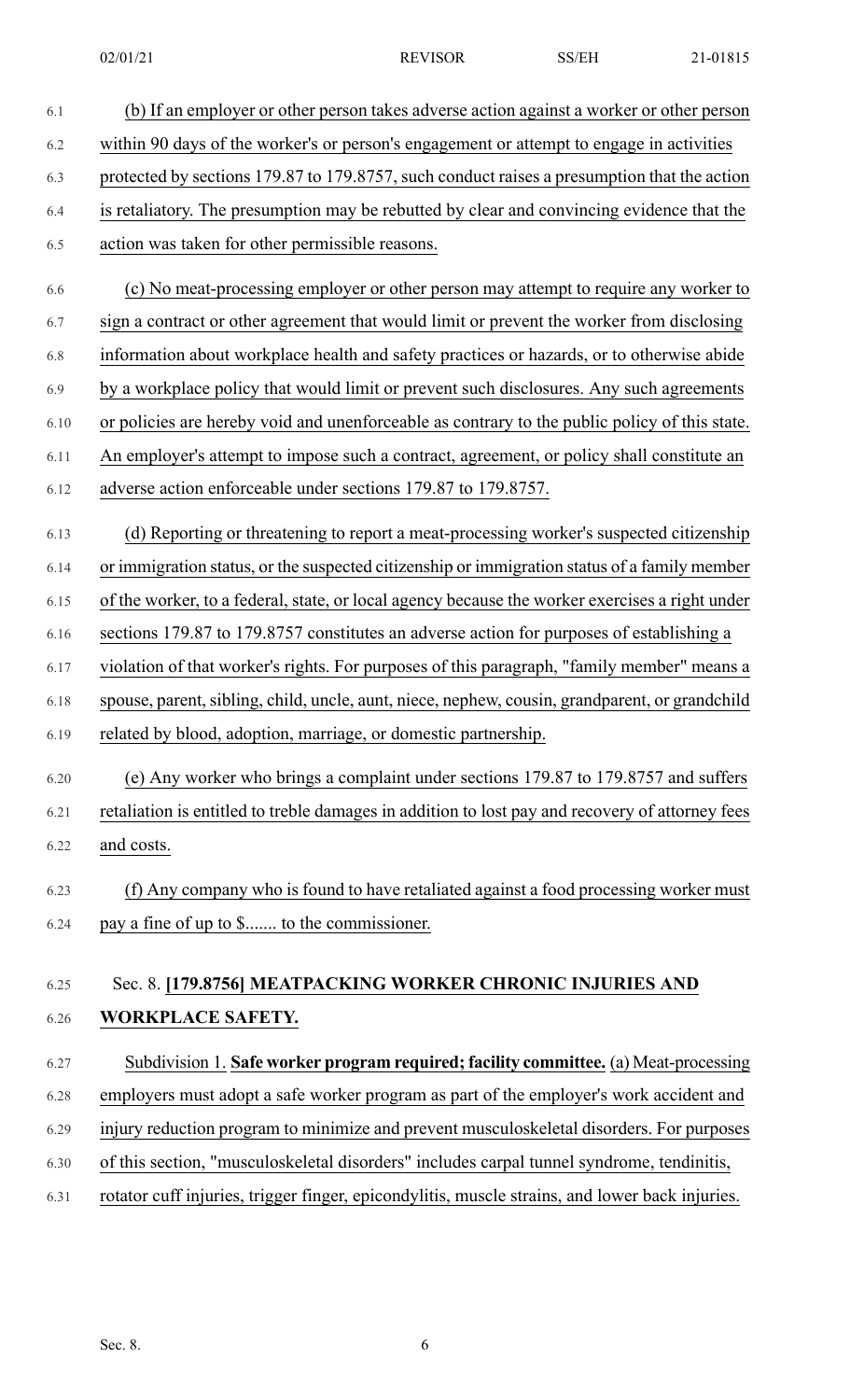| 7.1     | (b) The meat-processing employer's safe worker program must be developed and                     |
|---------|--------------------------------------------------------------------------------------------------|
| 7.2     | implemented by a committee of individuals who are knowledgeable of the tasks and work            |
| 7.3     | processes performed by workers at the employer's facility. The committee must include:           |
| 7.4     | (1) a certified professional ergonomist;                                                         |
| 7.5     | (2) a licensed, board-certified physician, with preference given to a physician who has          |
| 7.6     | specialized experience and training in occupational medicine, or if it is not practicable for    |
| 7.7     | a physician to be a member of the committee, the employer must ensure that its safe worker       |
| $7.8\,$ | program is reviewed and approved by a licensed, board-certified physician, with preference       |
| 7.9     | given to a physician who has specialized experience and training in occupational medicine;       |
| 7.10    | and                                                                                              |
| 7.11    | (3) at least three workers employed in the employer's facility who have completed a              |
| 7.12    | general industry outreach course approved by the commissioner, one of whom must be an            |
| 7.13    | authorized employee representative if the employer is party to a collective bargaining           |
| 7.14    | agreement.                                                                                       |
| 7.15    | Subd. 2. Program elements. (a) The committee must establish written procedures to                |
| 7.16    | identify ergonomic hazards and contributing risk factors, which must include:                    |
| 7.17    | (1) the ergonomic assessment tools used to measure ergonomic hazards;                            |
| 7.18    | (2) all jobs where the committee has an indication or knowledge that ergonomic hazards           |
| 7.19    | may exist; and                                                                                   |
| 7.20    | (3) workers who perform the same job or a sample of workers in that job who have the             |
| 7.21    | greatest exposure to the ergonomic hazard.                                                       |
| 7.22    | (b) The committee must conduct ergonomic assessments to identify hazards and                     |
| 7.23    | contributing risk factors; review all surveillance data at least quarterly to identify ergonomic |
| 7.24    | hazards and contributing risk factors; and maintain records of the hazard identification         |
| 7.25    | process, which, at a minimum, must include the completed ergonomic assessment tools,             |
| 7.26    | the results of the ergonomic assessments including the jobs and workers evaluated, and the       |
| 7.27    | assessment dates.                                                                                |
| 7.28    | (c) The committee must implement a written ergonomic hazard prevention and control               |
| 7.29    | plan to identify and select methods to eliminate, prevent, or control the ergonomic hazards      |
| 7.30    | and contributing risk factors. The plan must:                                                    |
| 7.31    | (1) set goals, priorities, and a timeline to eliminate, prevent, or control the ergonomic        |
| 7.32    | hazards and contributing risk factors identified;                                                |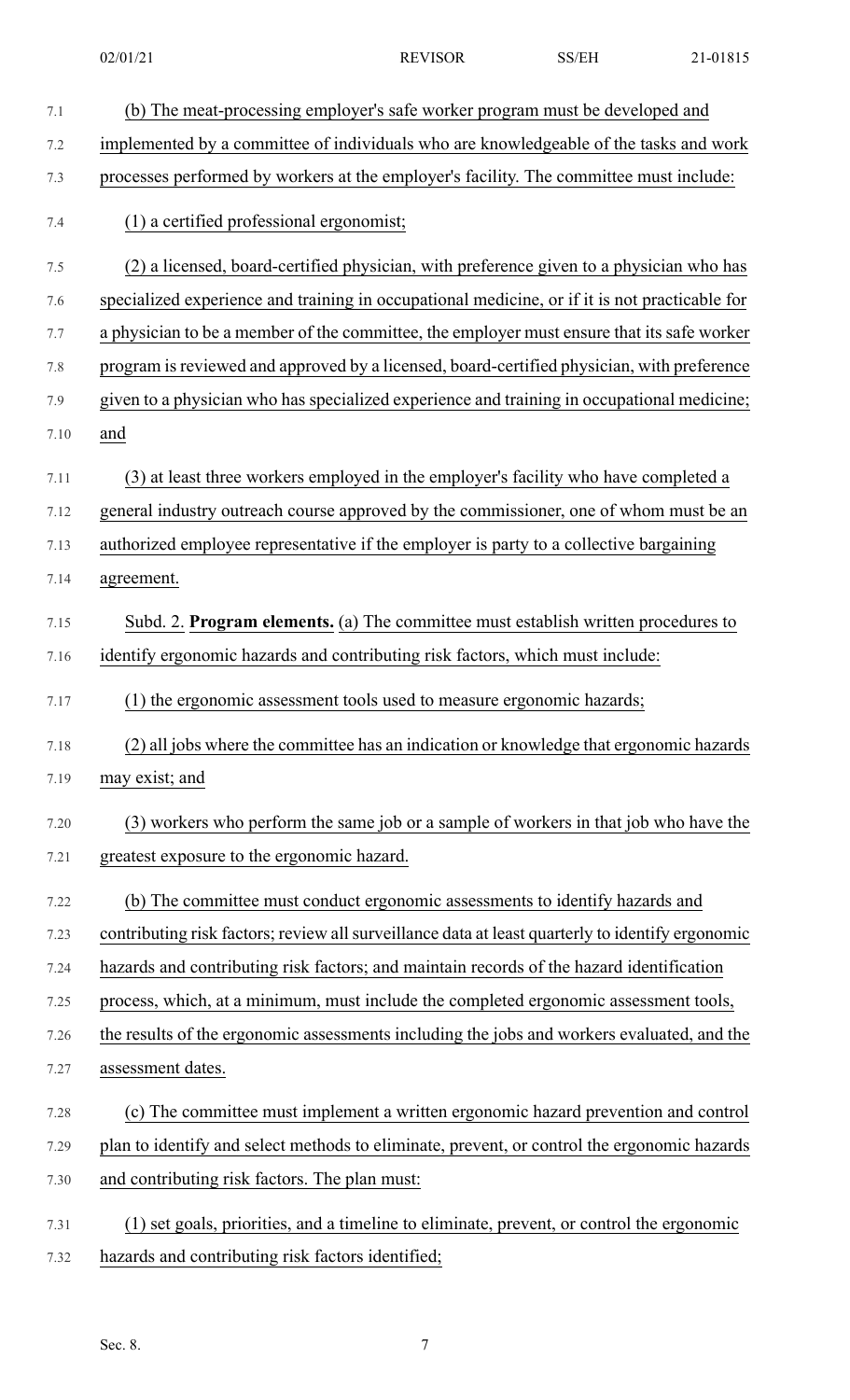| 8.1  | (2) identify the person or persons responsible for ergonomic hazard assessments and           |
|------|-----------------------------------------------------------------------------------------------|
| 8.2  | implementation of controls;                                                                   |
| 8.3  | (3) rely upon the surveillance data and the ergonomic risk assessment results; and            |
| 8.4  | (4) take into consideration the severity of the risk, the numbers of workers at risk, and     |
| 8.5  | the likelihood that the intervention will reduce the risk.                                    |
| 8.6  | (d) A meat-processing employer must control, reduce, or eliminate ergonomic hazards           |
| 8.7  | which lead to musculoskeletal disorders to the extent feasible by using engineering, work     |
| 8.8  | practice, and administrative controls.                                                        |
| 8.9  | (e) The committee must monitor at least annually the implementation of the plan including     |
| 8.10 | the effectiveness of controls and evaluate progress in meeting program goals.                 |
| 8.11 | Subd. 3. New employee training. (a) A meat-processing employer must work with the             |
| 8.12 | committee to provide each new employee with information regarding:                            |
| 8.13 | (1) the committee and its members;                                                            |
| 8.14 | (2) the facility's hazard prevention and control plan;                                        |
| 8.15 | (3) early signs and symptoms of musculoskeletal injuries and the procedures for reporting     |
| 8.16 | them;                                                                                         |
| 8.17 | (4) procedures for reporting other injuries and hazards;                                      |
| 8.18 | (5) engineering and administrative hazard controls implemented in the workplace,              |
| 8.19 | including ergonomic hazard controls; and                                                      |
| 8.20 | (6) the availability and use of personal protective equipment.                                |
| 8.21 | (b) A meat-processing employer must work with the committee and ensure that new               |
| 8.22 | workers receive safety training prior to staring a job that the worker has not performed      |
| 8.23 | before. The employer must provide the safety training during working hours and compensate     |
| 8.24 | the new employee at the employee's standard rate of pay. The employer also must give a        |
| 8.25 | new employee an opportunity within 30 days of the employee's hire date to receive a refresher |
| 8.26 | training on the topics covered in the new worker safety training. The employer must provide   |
| 8.27 | new employee training in a language and with vocabulary that the employee can understand.     |
| 8.28 | Subd. 4. New task and annual safety training. (a) Meat-processing employers must              |
| 8.29 | provide every worker who is assigned a new task if the worker has no previous work            |
| 8.30 | experience with training on how to safely perform the task, the ergonomic and other hazards   |
| 8.31 | associated with the task, and training on the early signs and symptoms of musculoskeletal     |
| 8.32 | injuries and the procedures for reporting them. The employer must give a worker an            |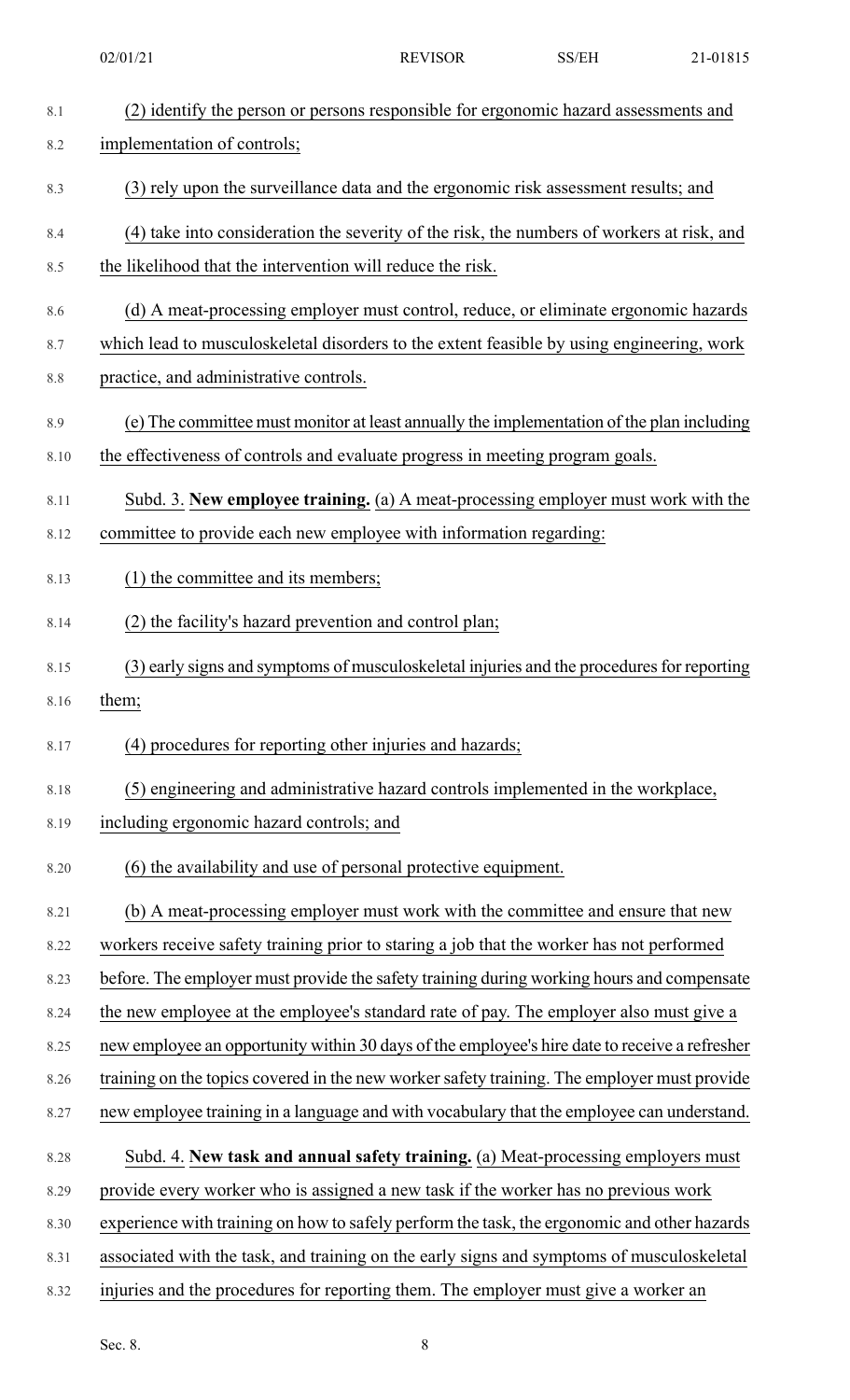- 9.1 opportunity within 30 days of receiving the new task training to receive refresher training 9.2 on the topics covered in the new task training. The employer must provide this training in 9.3 a language and with vocabulary that the employee can understand. 9.4 (b) Meat-processing employers must provide each worker with no less than eight hours 9.5 of safety training each year. This annual training must address health and safety topics that 9.6 are relevant to the establishment, such as cuts, lacerations, amputations, machine guarding, 9.7 biological hazards, lockout/tagout, hazard communication, ergonomic hazards, and personal 9.8 protective equipment. At least two of the eight hours of annual training must be on topics 9.9 related to the facility's ergonomic injury prevention program, including the assessment of 9.10 surveillance data, the ergonomic hazard prevention and control plan, and the early signs 9.11 and symptoms of musculoskeletal disorders and the procedures for reporting them. The 9.12 employer must provide this training in a language and with vocabulary that the employee 9.13 can understand. 9.14 Subd. 5. **Attestation and record keeping.** Meat-processing employers must maintain 9.15 a written attestation dated and signed by each person who provides training and each 9.16 employee who receives training pursuant to this section. This attestation must certify that 9.17 the employer has provided training consistent with the requirements of this section. The 9.18 employer must ensure that these records are up to date and available to the commissioner, 9.19 the coordinator, and the authorized employee representative upon request. 9.20 Subd. 6. **Medical services and qualifications.** (a) Meat-processing employers must 9.21 ensure that: 9.22 (1) all first-aid providers, medical assistants, nurses, and physicians engaged by the 9.23 employer are licensed and perform their duties within the scope of their licensed practice; 9.24 (2) medical management of musculoskeletal disorders is under direct supervision of a 9.25 licensed physician specializing in occupational medicine who will advise on best practices 9.26 for management and prevention of work-related musculoskeletal disorders; and 9.27 (3) medical management of musculoskeletal injuries follows the most current version 9.28 of the American College of Occupational and Environmental Medicine practice guidelines. 9.29 (b) Meat-processing employers must make a record of all worker visits to medical or 9.30 first aid personnel, regardless of severity or type of illness or injury, and make these records 9.31 available to the coordinator and the authorized employee representative. 9.32 (c) Meat-processing employers must maintain records of all ergonomic injuries suffered
- 9.33 by workers for at least five years.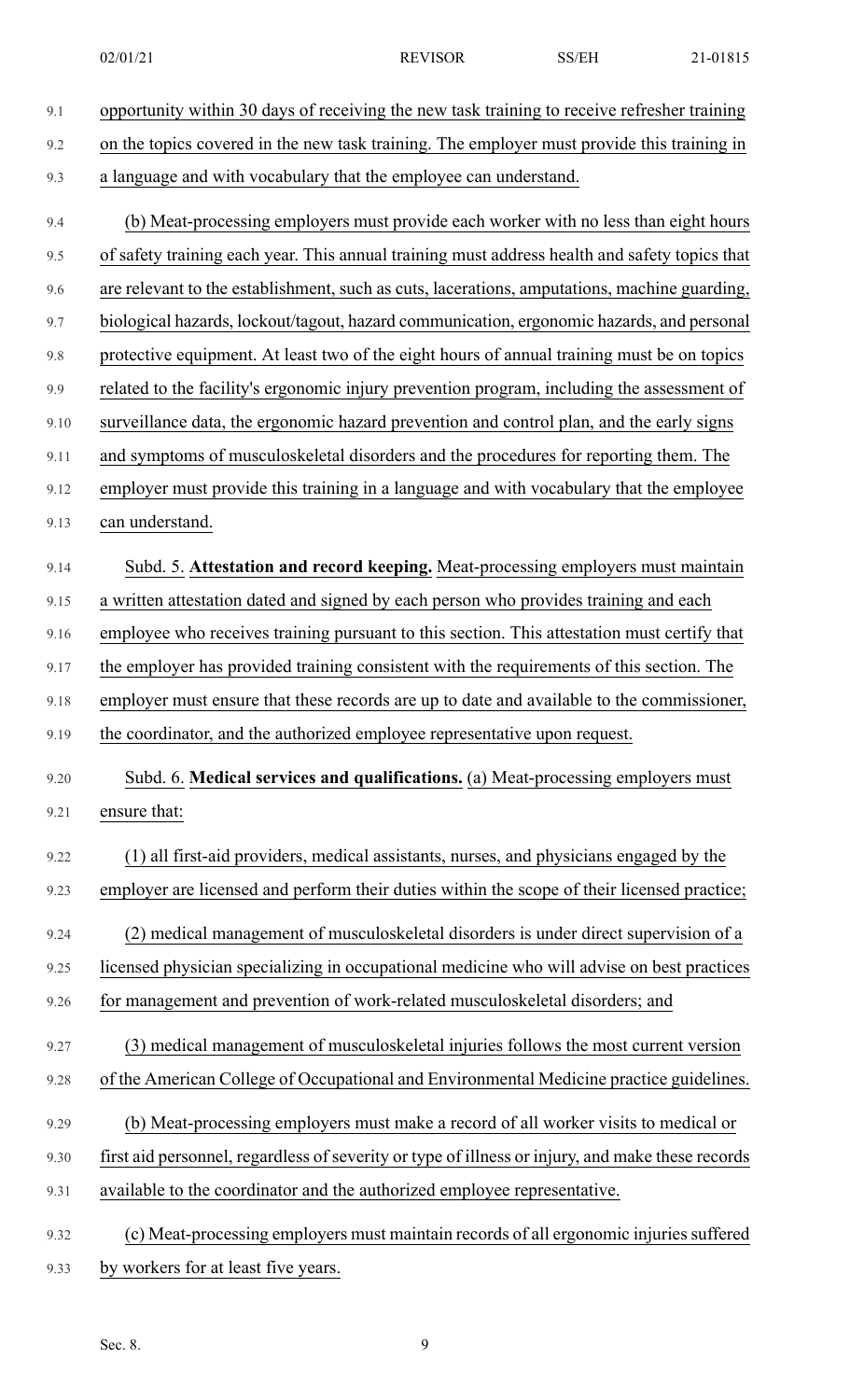| 10.1  | (d) The coordinator may compile, analyze, and publish annually, either in summary or         |
|-------|----------------------------------------------------------------------------------------------|
| 10.2  | detailed form, all reports or information obtained under sections 179.87 to 179.8757,        |
| 10.3  | including information about safe worker programs, and may cooperate with the United          |
| 10.4  | States Department of Labor in obtaining national summaries of occupational deaths, injuries, |
| 10.5  | and illnesses. The coordinator must preserve the anonymity of each employee with respect     |
| 10.6  | to whom medical reports or information is obtained.                                          |
| 10.7  | (e) Meat-processing employers must not institute or maintain any program, policy, or         |
| 10.8  | practice that discourages employees from reporting injuries, hazards, or safety standard     |
| 10.9  | violations.                                                                                  |
| 10.10 | Subd. 7. Rulemaking required. The commissioner must adopt rules requiring employers          |
| 10.11 | to maintain accurate records of meat-processing worker exposure to ergonomic hazards.        |
| 10.12 | Subd. 8. Pandemic protections. (a) This subdivision applies during a peacetime public        |
| 10.13 | health emergency declared under section 12.31, subdivision 2.                                |
| 10.14 | (b) Meat-processing employers must maintain at least a six-foot radius of space around       |
| 10.15 | and between each worker. An employer may accomplish such distancing by increasing            |
| 10.16 | physical space between workstations, slowing production speeds, staggering shifts and        |
| 10.17 | breaks, adjusting shift size, or a combination thereof. The employer must reconfigure        |
| 10.18 | common or congregate spaces to allow for such distancing, including lunch rooms, break       |
| 10.19 | rooms, and locker rooms. The coordinator must reinforce social distancing by allowing        |
| 10.20 | workers to maintain six feet of distance along with the use of plastic barriers.             |
| 10.21 | (c) Meat-processing employers must provide employees with face masks and must make           |
| 10.22 | face shields available on request. Face masks, including replacement face masks, and face    |
| 10.23 | shields must be provided at no cost to the employee. All persons present at the meatpacking  |
| 10.24 | operation must wear face masks in the facility except in those parts of the facility where   |
| 10.25 | infection risk is low because workers work in isolation.                                     |
| 10.26 | (d) Meat-processing employers must provide all meat-processing workers with the ability      |
| 10.27 | to frequently and routinely sanitize their hands with either hand-washing or hand-sanitizing |
| 10.28 | stations. The employer must ensure that restrooms have running hot and cold water and        |
| 10.29 | paper towels and are in sanitary condition. The employer must provide gloves to those who    |
| 10.30 | request them.                                                                                |
| 10.31 | (e) Meat-processing employers must clean and regularly disinfect all frequently touched      |
| 10.32 | surfaces in the workplace, such as workstations, training rooms, machinery controls, tools,  |
| 10.33 | protective garments, eating surfaces, bathrooms, showers, and other similar areas. Employers |

10.34 must install and maintain ventilation systems that ensure unidirectional air flow, outdoor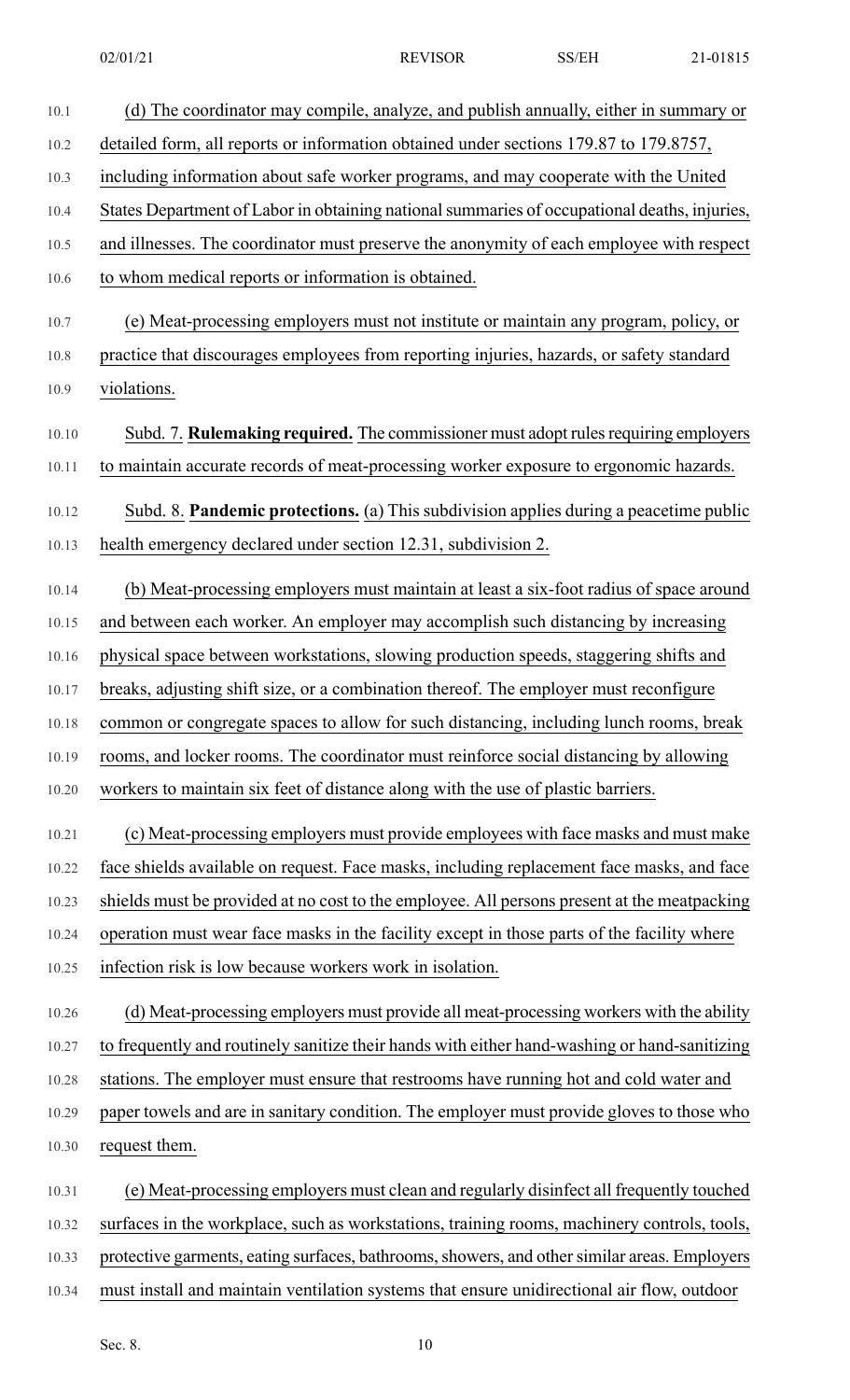| 11.1  | air, and filtration in both production areas and common areas such as cafeterias and locker   |
|-------|-----------------------------------------------------------------------------------------------|
| 11.2  | rooms.                                                                                        |
| 11.3  | (f) Meat-processing employers must disseminate all required communications, notices,          |
| 11.4  | and any published materials regarding these protections in English, Spanish, and other        |
| 11.5  | languages as required for employees to understand the communication.                          |
| 11.6  | (g) Meat-processing employers must provide adequate break time for workers to use             |
| 11.7  | the bathroom, wash their hands, and don and doff protective equipment.                        |
| 11.8  | (h) Meat-processing employers must provide sufficient personal protective equipment           |
| 11.9  | for each employee for each shift, plus replacements, at no cost to the employee.              |
| 11.10 | Meat-processing employers must provide training in proper use of personal protective          |
| 11.11 | equipment, safety procedures, and sanitation.                                                 |
| 11.12 | (i) As part of the meat-processing employer's accident, injury, and illness reduction         |
| 11.13 | program, the employer must create a health and safety committee consisting of equal parts     |
| 11.14 | company management, employees, and authorized employee representatives. The health            |
| 11.15 | and safety committee must meet at least twice a year and present results to the commissioner. |
| 11.16 | If the meatpacking operation has no collective bargaining agreement, a local labor            |
| 11.17 | representative must be appointed.                                                             |
| 11.18 | (j) Meat-processing employers must record all injuries and illnesses in the facility and      |
| 11.19 | make these records available upon request to the health and safety committee. The employer    |
| 11.20 | also must make its records available to the commissioner, and where there is a collective     |
| 11.21 | bargaining agreement, to the authorized bargaining representative.                            |
| 11.22 | (k) Meat-processing employers must provide paid sick time for workers to recuperate           |
| 11.23 | from illness or injury or to care for ill family members. For purposes of this paragraph,     |
| 11.24 | "family member" includes:                                                                     |
| 11.25 | (1) biological, adopted, or foster children, stepchildren, children of domestic partners      |
| 11.26 | or spouses, and legal wards of workers;                                                       |
| 11.27 | (2) biological parents, stepparents, foster parents, adoptive parents, or legal guardians     |
| 11.28 | of a worker or a worker's spouse or domestic partner;                                         |
| 11.29 | (3) a worker's legally married spouse or domestic partner as registered under the laws        |
| 11.30 | of any state or political subdivision;                                                        |
| 11.31 | (4) a worker's grandparent, whether from a biological, step-, foster, or adoptive             |
| 11.32 | relationship;                                                                                 |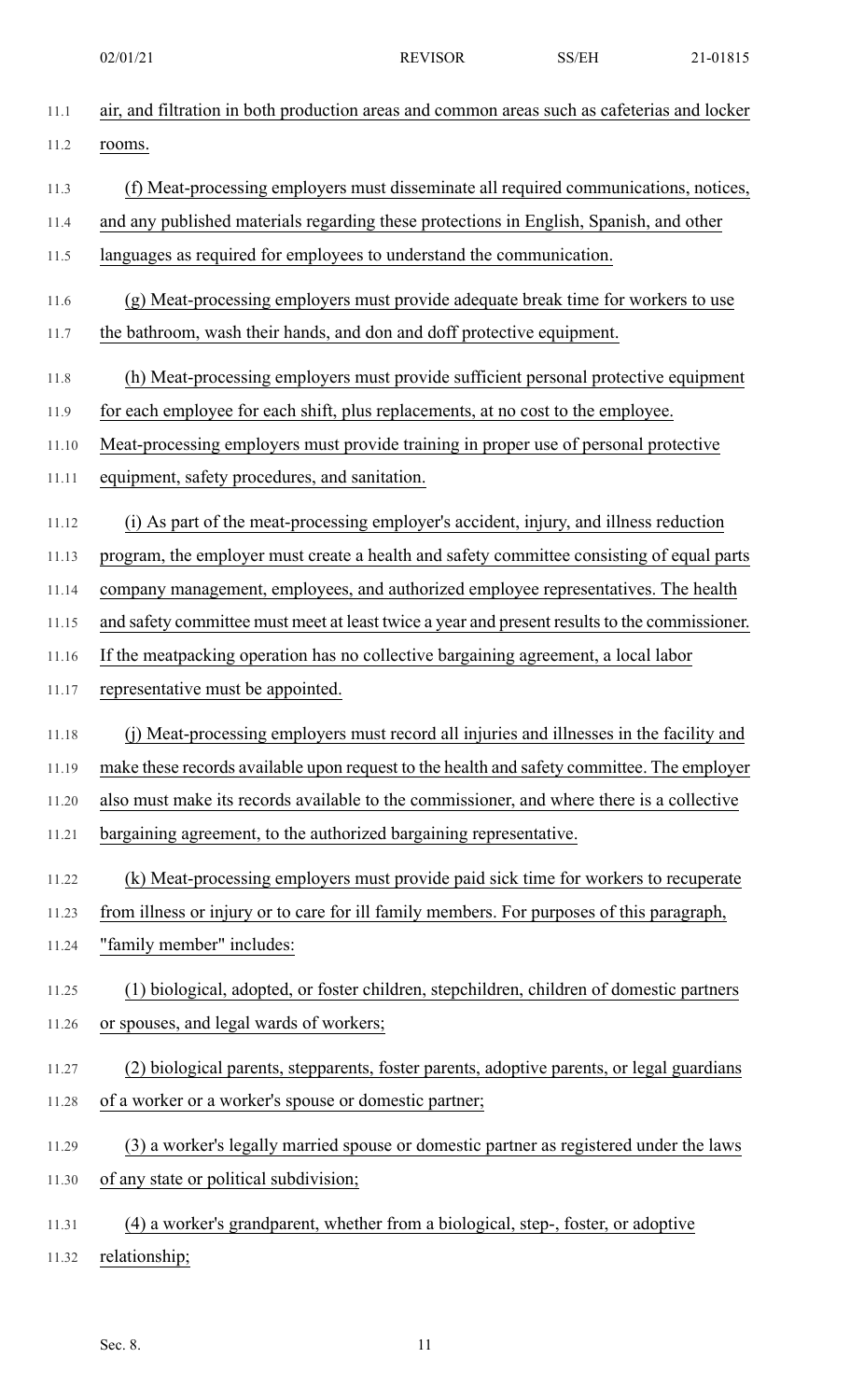12.1 (5) a worker's grandchild, whether from a biological, step-, foster, or adoptive 12.2 relationship; 12.3 (6) a worker's sibling, whether from a biological, step-, foster, or adoptive relationship; 12.4 and 12.5 (7) any other individual related by blood or affinity to the worker whose association 12.6 with the worker is the equal of a family relationship. 12.7 (l) All meat-processing workers must accrue at least one hour of paid sick time for every 12.8 30 hours worked. For purposes of this paragraph, paid sick time means time that is 12.9 compensated at the same hourly rate, including the same benefits, as is normally earned by 12.10 the worker. 12.11 (m) Meat-processing employers may provide all paid sick time a worker is expected to 12.12 accrue at the beginning of the year or at the start of the worker's employment. 12.13 (n) Meat-processing employers must carry an employee's earned paid sick time over 12.14 into the following calendar year. If a worker does not wish to carry over sick time, the 12.15 meat-processing employer must pay the worker for accrued sick time. If a worker chooses 12.16 to receive pay in lieu of carried-over sick time, the employer must provide the worker with 12.17 an amount of paid sick time that meets or exceeds the requirements of sections 179.87 to 12.18 179.8757, to be available for the worker'simmediate use at the start of the following calendar 12.19 year. 12.20 (o) Meat-processing employers must maintain records for at least three years showing 12.21 hours worked and paid sick time accrued and used by workers. Employers must allow the 12.22 commissioner and coordinator access to these records in order to ensure compliance with 12.23 the requirements of sections 179.87 to 179.8757. 12.24 (p) If a meat-processing employer transfers a worker to another division or location of 12.25 the same meat-processing employer, the worker is entitled to all earned paid sick time 12.26 accrued in the worker's previous position. If a worker is separated from employment and 12.27 rehired within one year by the same meat-processing employer, the meat-processing employer 12.28 must reinstate the worker's earned sick time to the level accrued by the worker as of the 12.29 date of separation. 12.30 (q) If a meat-processing employer is succeeded by a different employer, all workers of 12.31 the original employer are entitled to all earned paid sick time they accrued when employed 02/01/21 REVISOR SS/EH 21-01815

12.32 by the original employer.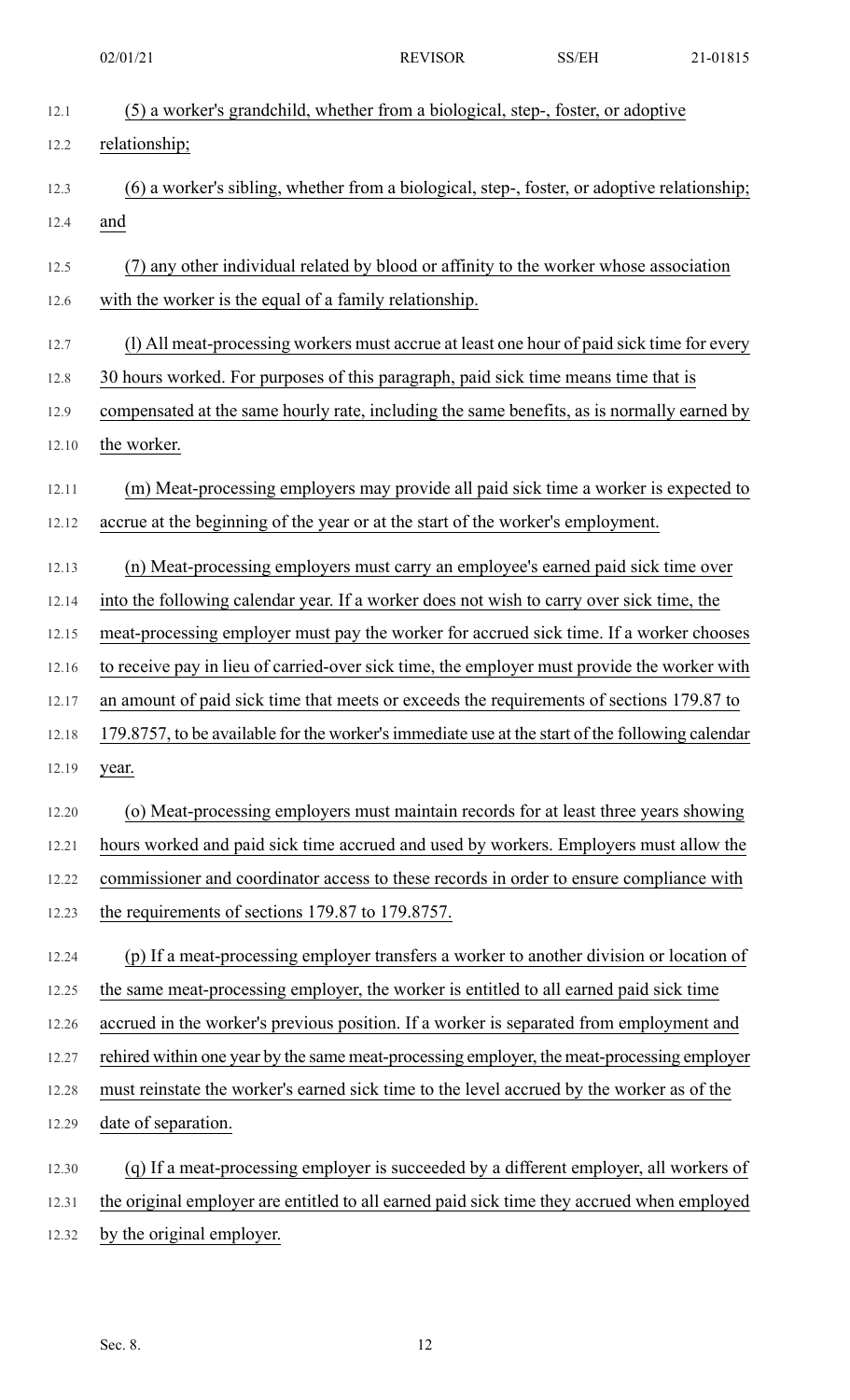13.1 (r) Meat-processing employers must not require workers to find or search for a 13.2 replacement worker to take the place of the worker as a condition of the worker using paid 13.3 sick time. 13.4 (s) Meat-processing employers must not require workers to disclose details of private 13.5 matters as a condition of using paid sick time, including details of a worker or family 13.6 member's illness, domestic violence, sexual abuse or assault, or stalking and harassment. 13.7 If the employer does possess such information, it must be treated as confidential and not 13.8 disclosed without the express permission of the worker. 13.9 (t) Meat-processing employers must provide workers written notice of their rights and 13.10 the employer's requirements under this section at the time the worker begins employment. 13.11 This notice must be provided in English, Spanish, or the employee's language of fluency. 13.12 The amount of paid sick time a worker has accrued, the amount of paid sick time a worker 13.13 has used during the current year, and the amount of pay the worker has received as paid 13.14 sick time must be recorded on or attached to the worker's paycheck. Meat-processing 13.15 employers must display a poster in a conspicuous location in each facility where workers 13.16 are employed that displays the information required under this paragraph. The poster must 13.17 be displayed in English and any language of fluency that is read or spoken by at least five 13.18 percent of the employer's workers. 13.19 (u) Nothing in this subdivision shall be construed to: 13.20 (1) prohibit or discourage an employer from adopting or retaining a paid sick time policy 13.21 that is more generous than the one provided in this subdivision; 13.22 (2) diminish the obligation of an employer to comply with a collective bargaining 13.23 agreement, or any other contract that provides more generous paid sick time to a worker 13.24 than provided for in this subdivision; or 13.25 (3) override any provision of local law that provides greater rights for paid sick time 13.26 than is provided for in this subdivision.

## 13.27 Sec. 9. **[179.8757] NOTIFICATION REQUIRED.**

- 13.28 (a) Meat-processing employers must provide written information and notifications about 13.29 employee rights under section 179.86 and sections 179.87 to 179.8757 to workers in their 13.30 language of fluency at least annually. If a worker is unable to understand written information
- 13.31 and notifications, the employer must provide such information and notices orally in the
- 13.32 worker's language of fluency.